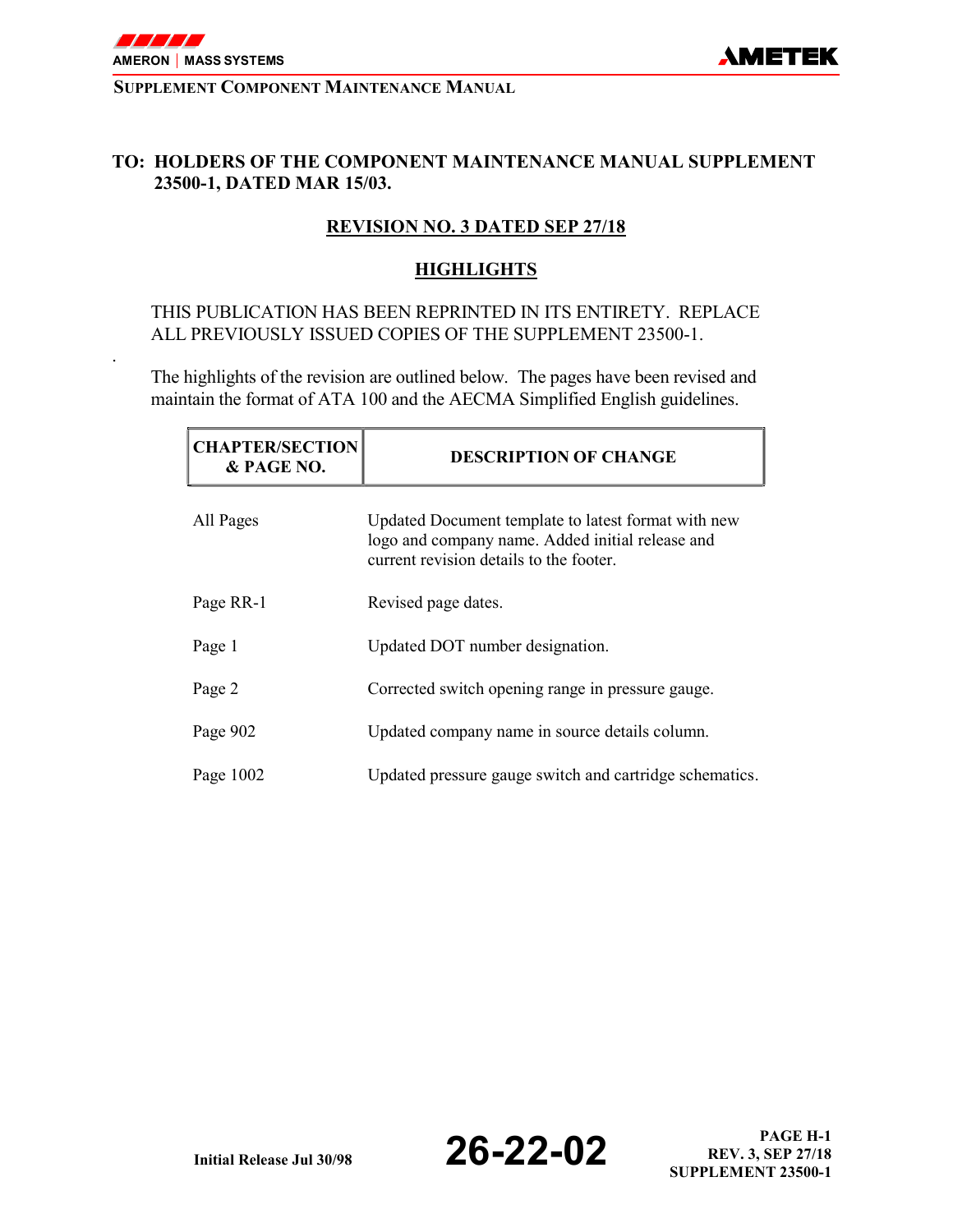

MASS Systems

# FIRE EXTINGUISHER, DUAL OUTLET

60-CUBIC INCH (0,98 LITER)

P/N 23500-1

SUPPLEMENT TO

# COMPONENT MAINTENANCE MANUAL 26-22-02

TECHNICAL PROPERTIES AND

ILLUSTRATED PARTS LIST

Initial Release Jul 30/98 26-22-02 PAGE T-1 REV. 3, SEP 27/18 SUPPLEMENT 23500-1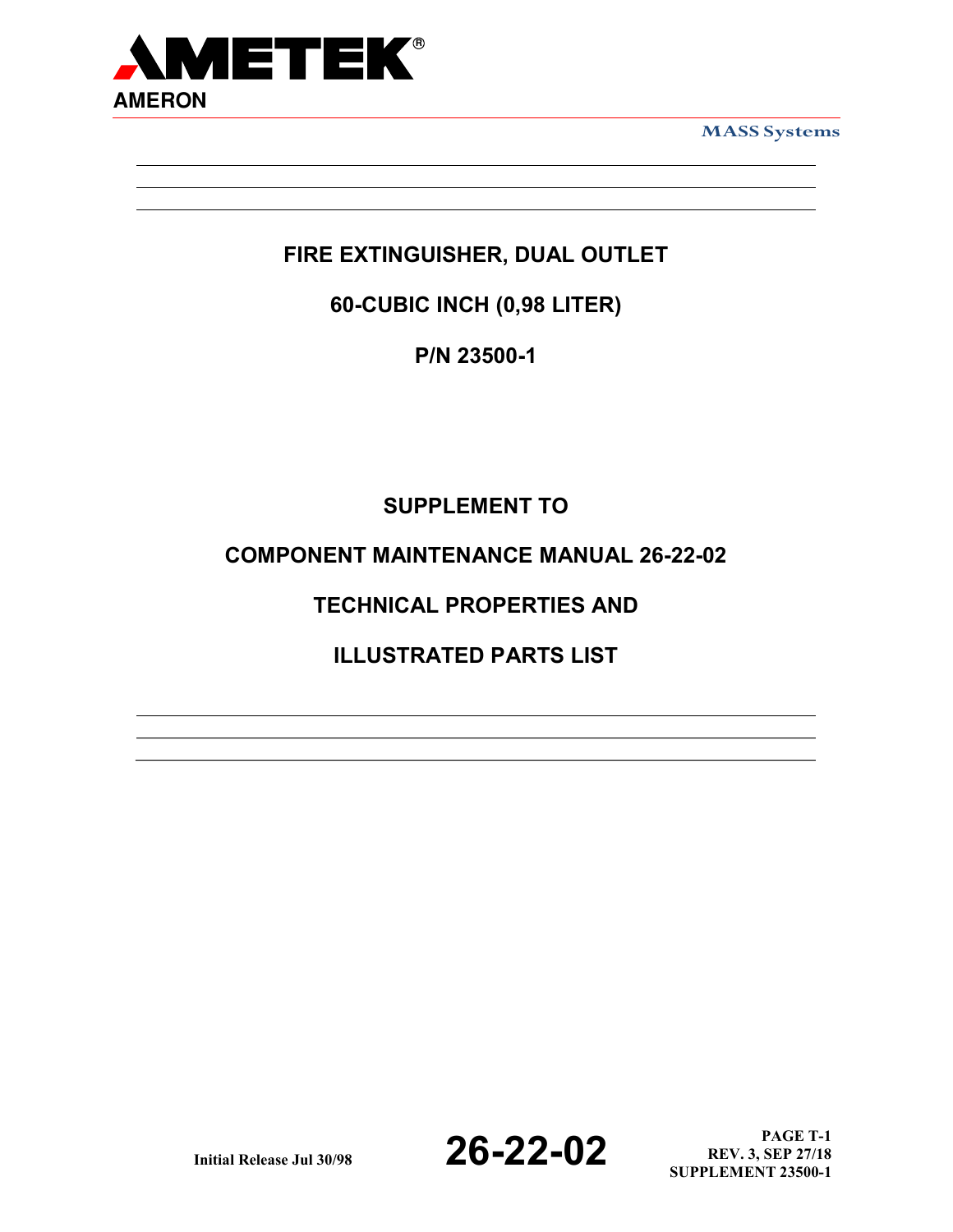

# CONFIDENTIALITY NOTICE

This document contains confidential and proprietary information, which is the property of AMETEK Ameron, LLC d/b/a MASS Systems and shall not be copied or reproduced, in whole or in part, or the contents divulged or used for manufacture, without the specific written permission of AMETEK Ameron, LLC d/b/a MASS Systems. Recipient, by acceptance, use, or retention of this document, acknowledges and agrees to the foregoing and covenants to maintain the contents in confidence.

# TECHNICAL DATA EXPORT NOTICE

This data is exported to the requirements of the United States Government Export Administration Act of 1969, as amended, and promulgated by the export administration regulations as issued by the U. S. Department of Commerce. The data may not be reproduced and shall not, without the written permission of AMETEK Ameron, LLC d/b/a MASS Systems, be used for purposes of manufacture, or shall it be neither disclosed, re-exported, nor transmitted directly or indirectly from the importing country to any person, government, governmental entity or institution of another foreign government. It is understood and agreed that the use of this data shall be limited to the following purposes: (i) use by Support Service Contractors (except for manufacture), (ii) emergency repair or overhaul work, (iii) receiving inspection of hardware, (iv) evaluation of a bid or proposal. By acknowledgement of receipt of data containing this legend, importer agrees to comply thereto.

# PMA PARTS NOTICE

AMETEK Ameron, LLC d/b/a MASS Systems will provide full warranty on all fire extinguishers provided the component parts used in the repair and overhaul process have formal after-market FAA-PMA authority for use on the fire extinguisher application.

Initial Release Jul 30/98 26-22-02 PAGE T-2 REV. 3, SEP 27/18 SUPPLEMENT 23500-1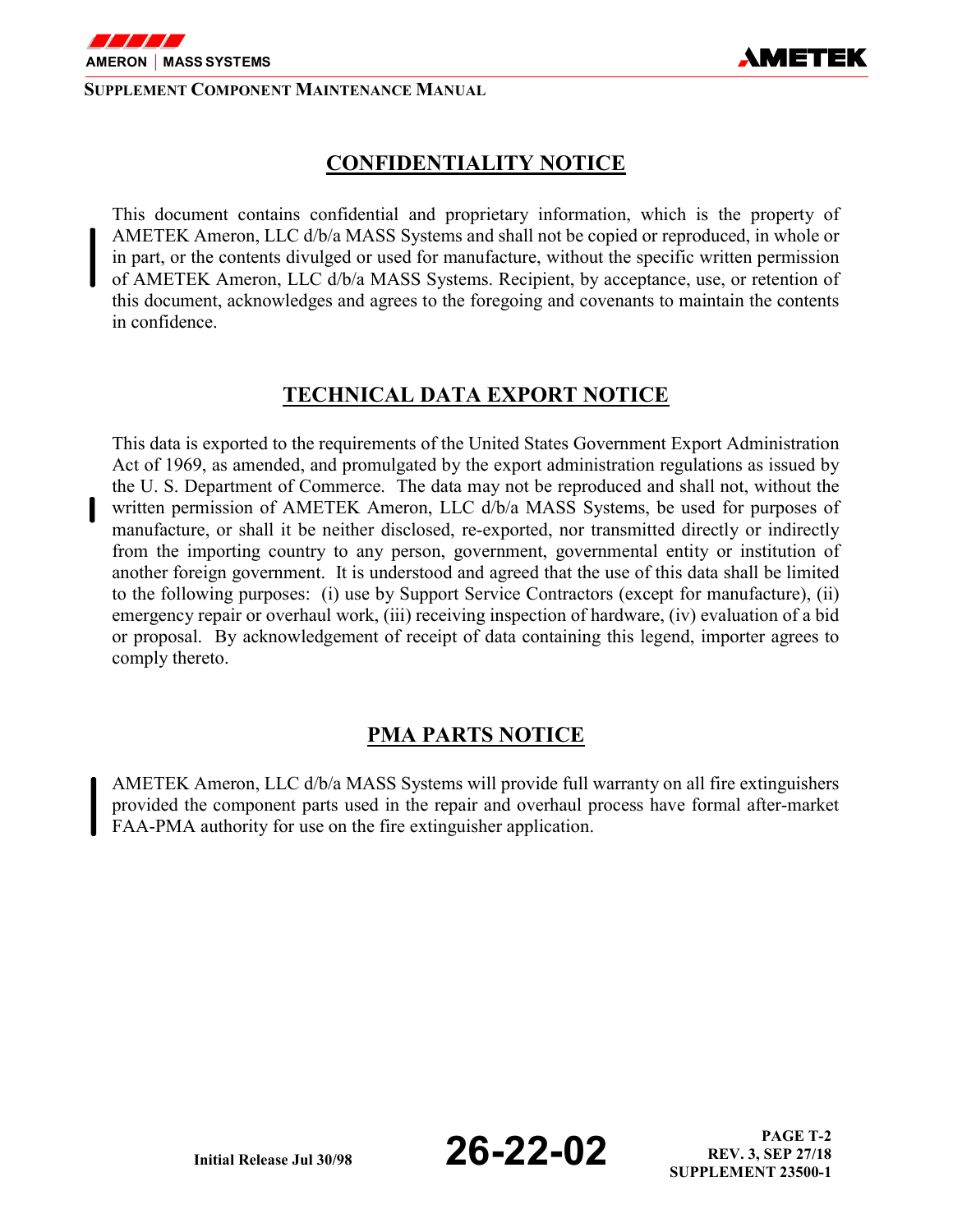

 $\mathbf{I}$ 

## SUPPLEMENT COMPONENT MAINTENANCE MANUAL

# RECORD OF REVISIONS

| REV.<br>NO.             | <b>ISSUE</b><br><b>DATE</b> | <b>DATE</b><br><b>FILED</b> | BY                                | REV.<br>NO. | <b>ISSUE</b><br><b>DATE</b> | <b>DATE</b><br><b>FILED</b> | <b>BY</b> |
|-------------------------|-----------------------------|-----------------------------|-----------------------------------|-------------|-----------------------------|-----------------------------|-----------|
| 1                       | May 15/01                   | May 15/01                   | $\hspace{1.0cm} - \hspace{1.0cm}$ |             |                             |                             |           |
| $\overline{2}$          | Mar 15/03                   | Mar 15/03                   | $\equiv$                          |             |                             |                             |           |
| $\overline{\mathbf{3}}$ | Sep 27/18                   | Sep 27/18                   | $\mathop{\rm EK}\nolimits$        |             |                             |                             |           |
|                         |                             |                             |                                   |             |                             |                             |           |
|                         |                             |                             |                                   |             |                             |                             |           |
|                         |                             |                             |                                   |             |                             |                             |           |
|                         |                             |                             |                                   |             |                             |                             |           |
|                         |                             |                             |                                   |             |                             |                             |           |
|                         |                             |                             |                                   |             |                             |                             |           |
|                         |                             |                             |                                   |             |                             |                             |           |
|                         |                             |                             |                                   |             |                             |                             |           |
|                         |                             |                             |                                   |             |                             |                             |           |
|                         |                             |                             |                                   |             |                             |                             |           |
|                         |                             |                             |                                   |             |                             |                             |           |
|                         |                             |                             |                                   |             |                             |                             |           |
|                         |                             |                             |                                   |             |                             |                             |           |
|                         |                             |                             |                                   |             |                             |                             |           |
|                         |                             |                             |                                   |             |                             |                             |           |
|                         |                             |                             |                                   |             |                             |                             |           |
|                         |                             |                             |                                   |             |                             |                             |           |
|                         |                             |                             |                                   |             |                             |                             |           |
|                         |                             |                             |                                   |             |                             |                             |           |
|                         |                             |                             |                                   |             |                             |                             |           |
|                         |                             |                             |                                   |             |                             |                             |           |
|                         |                             |                             |                                   |             |                             |                             |           |
|                         |                             |                             |                                   |             |                             |                             |           |
|                         |                             |                             |                                   |             |                             |                             |           |
|                         |                             |                             |                                   |             |                             |                             |           |
|                         |                             |                             |                                   |             |                             |                             |           |
|                         |                             |                             |                                   |             |                             |                             |           |

Initial Release Jul 30/98 26-22-02 PAGE RR-1/RR-2 REV. 3, SEP 27/18 SUPPLEMENT 23500-1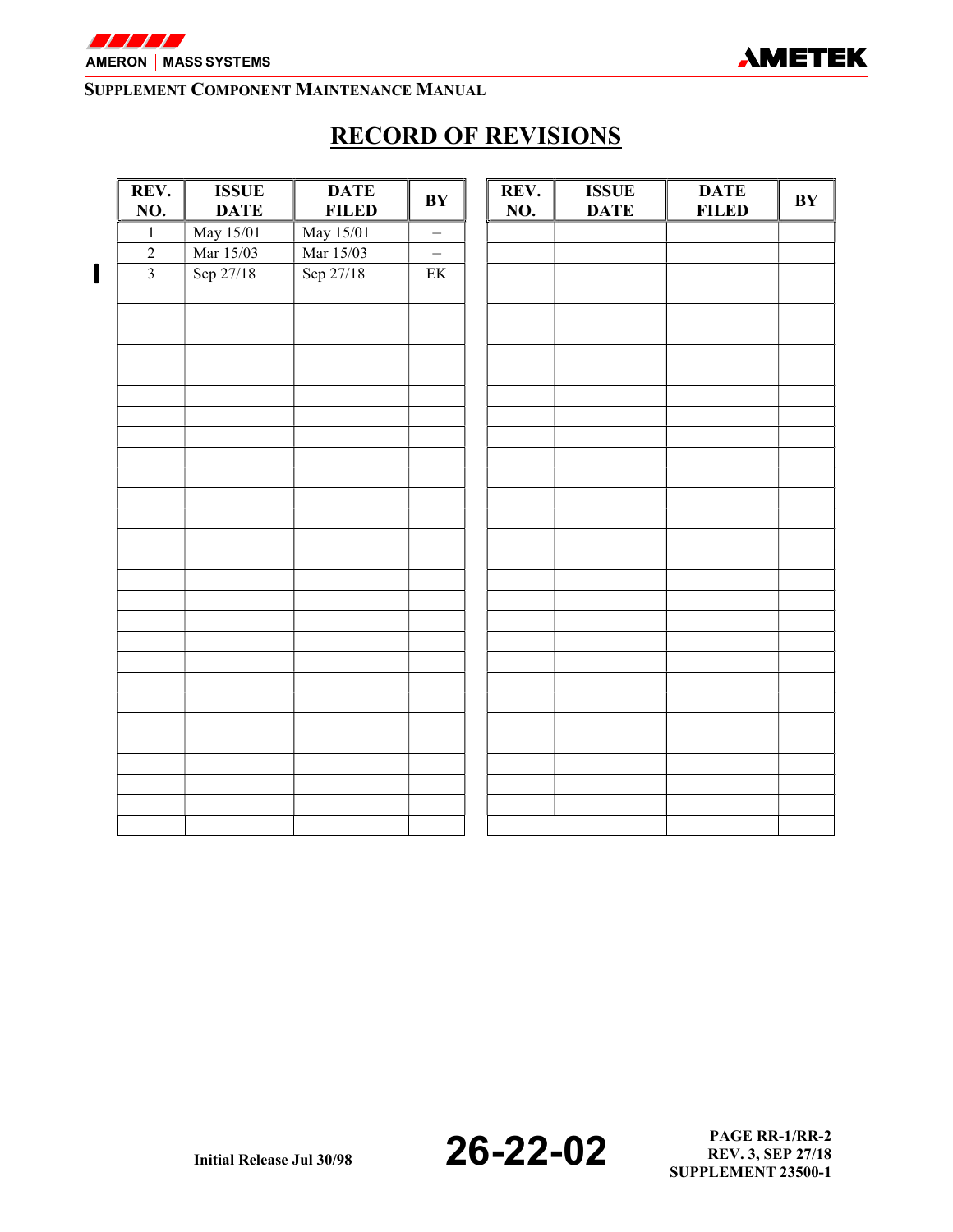



# AMERON | MASS SYSTEMS<br>SUPPLEMENT COMPONENT MAINTENANCE MANUAL<br>RECORD OF TEMPORARY REVISIONS RECORD OF TEMPORARY REVISIONS

| <b>REVISION</b><br>NO. | <b>PAGE</b><br><b>NUMBER</b> | <b>ISSUE DATE</b> | BY | <b>DATE</b><br><b>REMOVED</b> | BY |
|------------------------|------------------------------|-------------------|----|-------------------------------|----|
|                        |                              |                   |    |                               |    |
|                        |                              |                   |    |                               |    |
|                        |                              |                   |    |                               |    |
|                        |                              |                   |    |                               |    |
|                        |                              |                   |    |                               |    |
|                        |                              |                   |    |                               |    |
|                        |                              |                   |    |                               |    |
|                        |                              |                   |    |                               |    |
|                        |                              |                   |    |                               |    |
|                        |                              |                   |    |                               |    |
|                        |                              |                   |    |                               |    |
|                        |                              |                   |    |                               |    |
|                        |                              |                   |    |                               |    |
|                        |                              |                   |    |                               |    |
|                        |                              |                   |    |                               |    |
|                        |                              |                   |    |                               |    |
|                        |                              |                   |    |                               |    |
|                        |                              |                   |    |                               |    |
|                        |                              |                   |    |                               |    |
|                        |                              |                   |    |                               |    |
|                        |                              |                   |    |                               |    |
|                        |                              |                   |    |                               |    |
|                        |                              |                   |    |                               |    |
|                        |                              |                   |    |                               |    |
|                        |                              |                   |    |                               |    |
|                        |                              |                   |    |                               |    |
|                        |                              |                   |    |                               |    |
|                        |                              |                   |    |                               |    |
|                        |                              |                   |    |                               |    |
|                        |                              |                   |    |                               |    |
|                        |                              |                   |    |                               |    |
|                        |                              |                   |    |                               |    |
|                        |                              |                   |    |                               |    |
|                        |                              |                   |    |                               |    |
|                        |                              |                   |    |                               |    |
|                        |                              |                   |    |                               |    |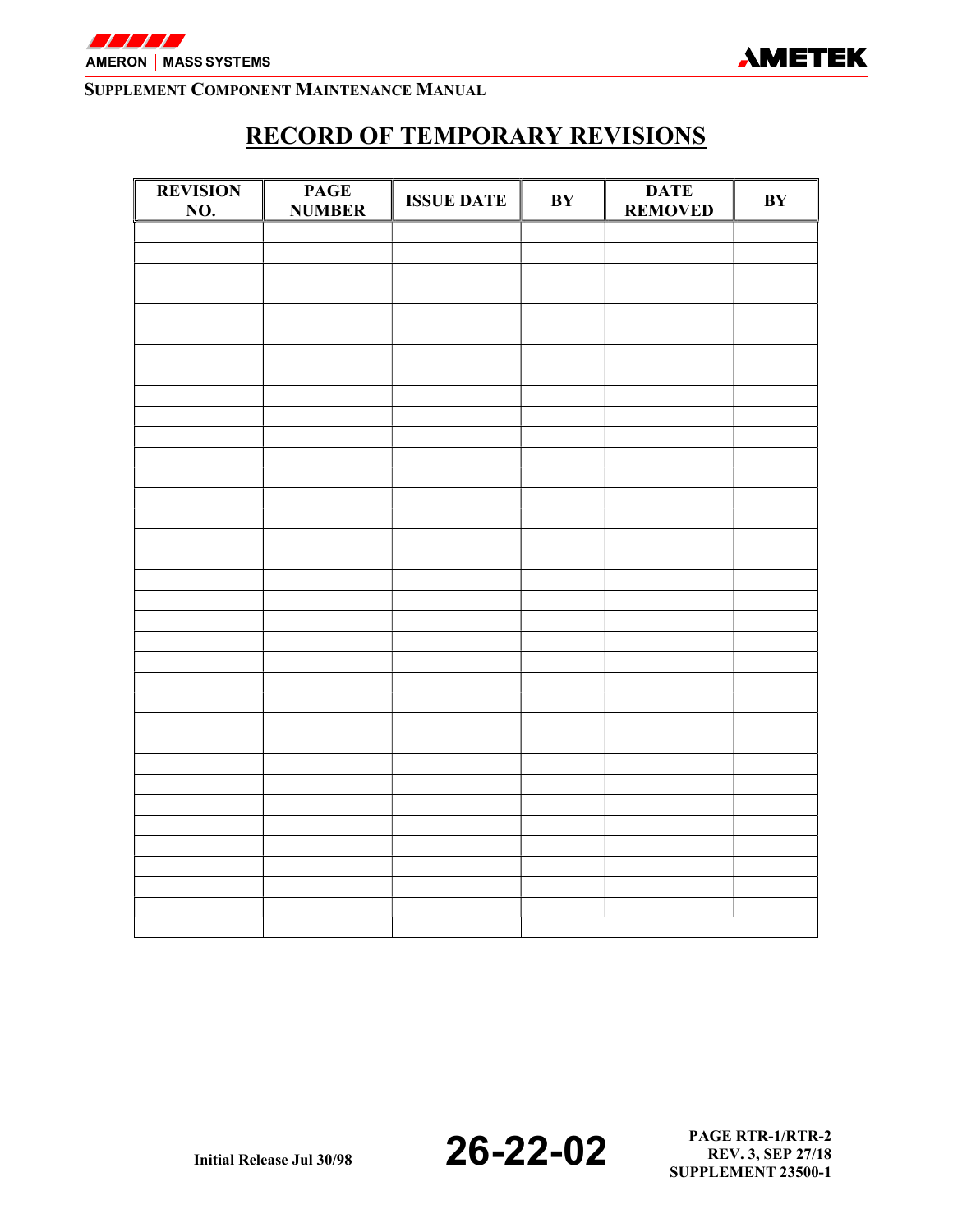



# SERVICE BULLETIN LIST

| <b>SERVICE BULLETIN</b> | <b>ISSUE DATE</b> | <b>DATE FILED</b> | $\overline{BY}$ |
|-------------------------|-------------------|-------------------|-----------------|
|                         |                   |                   |                 |
|                         |                   |                   |                 |
|                         |                   |                   |                 |
|                         |                   |                   |                 |
|                         |                   |                   |                 |
|                         |                   |                   |                 |
|                         |                   |                   |                 |
|                         |                   |                   |                 |
|                         |                   |                   |                 |
|                         |                   |                   |                 |
|                         |                   |                   |                 |
|                         |                   |                   |                 |
|                         |                   |                   |                 |
|                         |                   |                   |                 |
|                         |                   |                   |                 |
|                         |                   |                   |                 |
|                         |                   |                   |                 |
|                         |                   |                   |                 |
|                         |                   |                   |                 |
|                         |                   |                   |                 |
|                         |                   |                   |                 |
|                         |                   |                   |                 |
|                         |                   |                   |                 |
|                         |                   |                   |                 |
|                         |                   |                   |                 |
|                         |                   |                   |                 |
|                         |                   |                   |                 |
|                         |                   |                   |                 |
|                         |                   |                   |                 |
|                         |                   |                   |                 |
|                         |                   |                   |                 |
|                         |                   |                   |                 |
|                         |                   |                   |                 |
|                         |                   |                   |                 |
|                         |                   |                   |                 |
|                         |                   |                   |                 |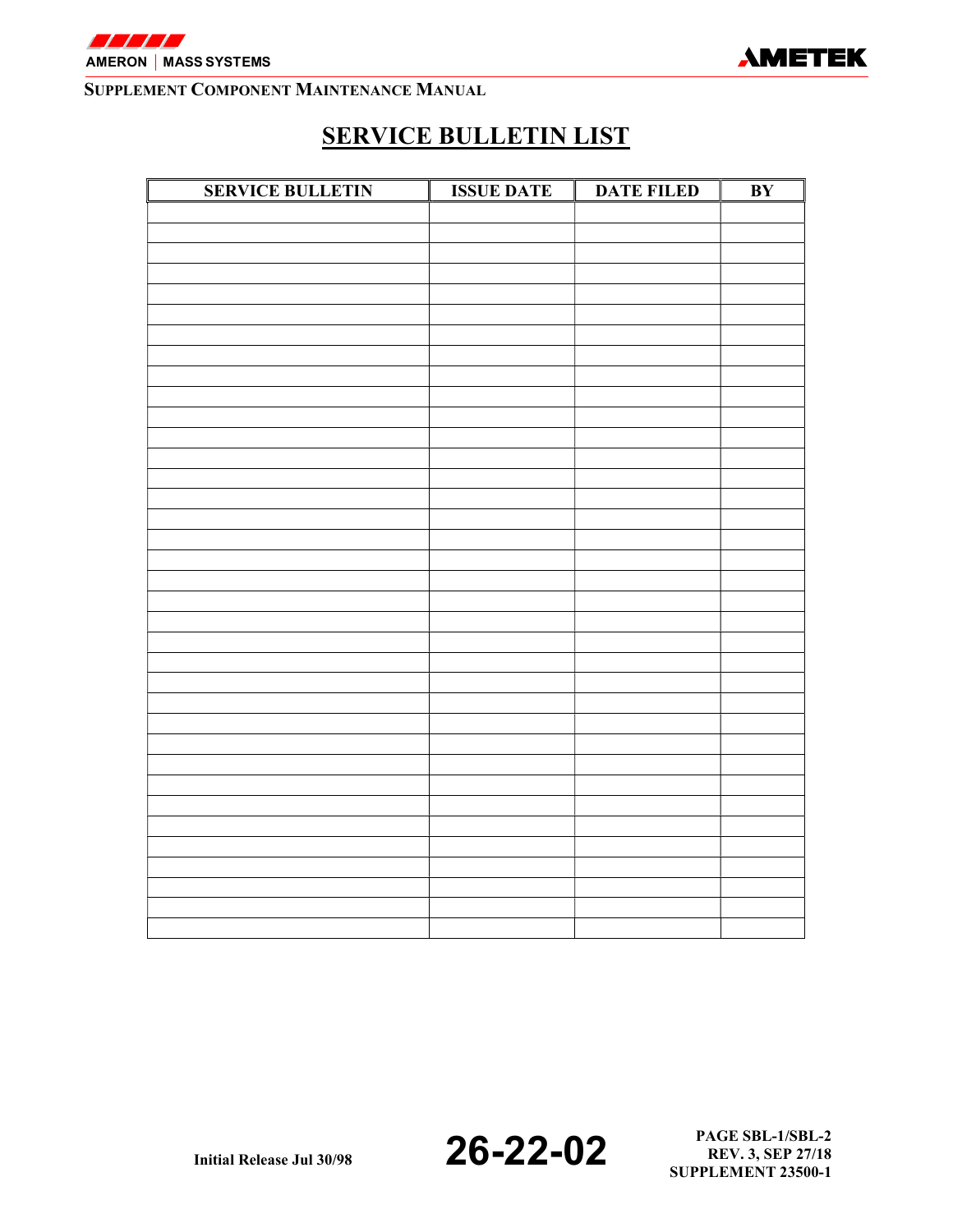

# LIST OF EFFECTIVE PAGES

| <b>SUBJECT</b>                         | <b>PAGE</b>          | <b>DATE</b>                         |
|----------------------------------------|----------------------|-------------------------------------|
| Title Page<br><b>Notices</b>           | $T-1$<br>$T-2$       | Sep 27/18<br>Sep 27/18              |
| <b>Record of Revisions</b>             | $RR-1$               | Sep 27/18                           |
| Record of Temporary Revisions          | RTR-1                | Sep 27/18                           |
| Service Bulletin List                  | $SBL-1$              | Sep 27/18                           |
| List of Effective Pages                | LEP-1                | Sep 27/18                           |
| <b>Technical Properties</b>            | 1<br>$\overline{2}$  | Sep 27/18<br>Sep 27/18              |
| Assembly                               | 701                  | Sep 27/18                           |
| Special Tools, Fixtures, and Equipment | 901                  | Sep 27/18                           |
| <b>Illustrated Parts List</b>          | 1001<br>1002<br>1003 | Sep 27/18<br>Sep 27/18<br>Sep 27/18 |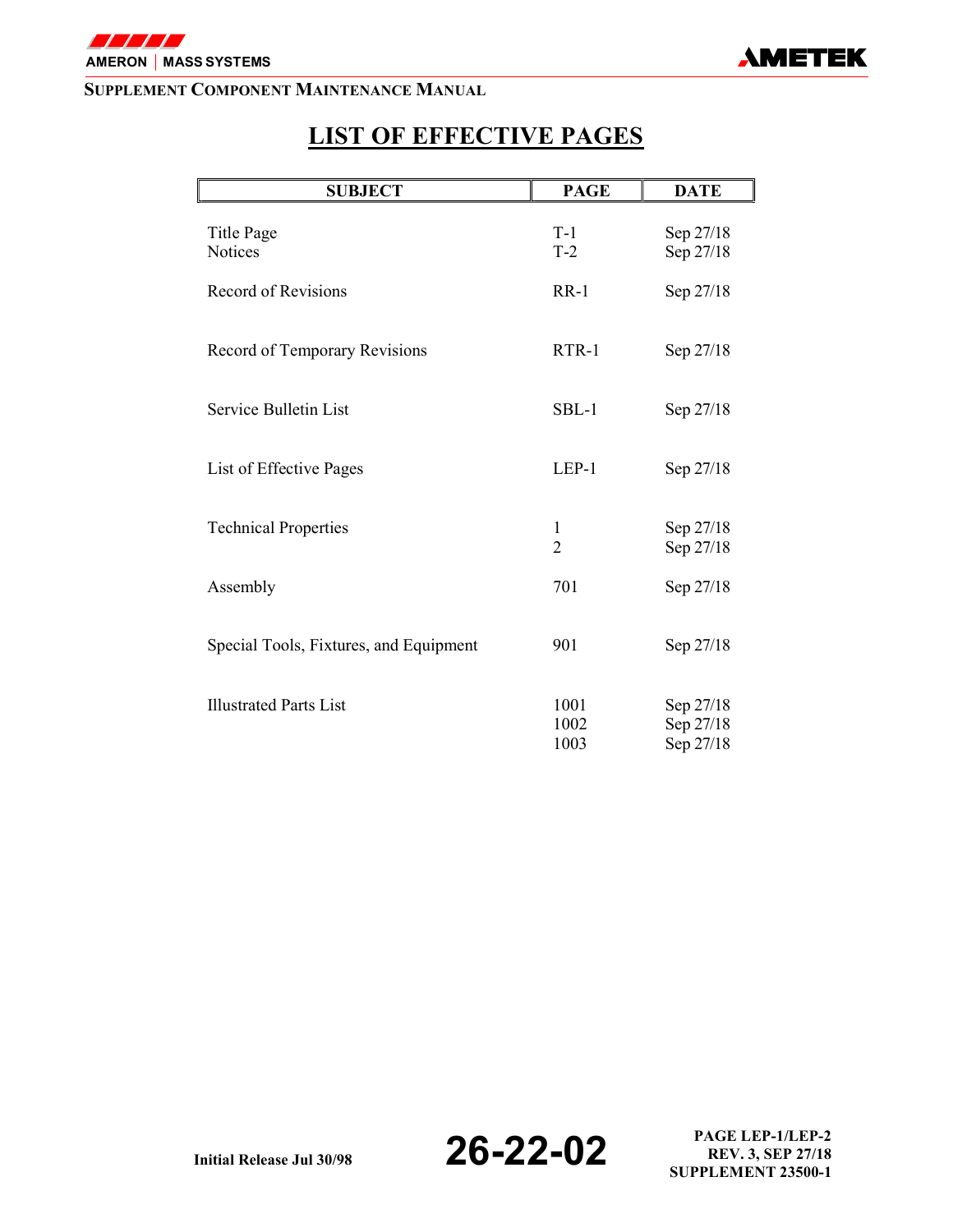

 $\mathbf{I}$ 

## SUPPLEMENT COMPONENT MAINTENANCE MANUAL

# TECHNICAL PROPERTIES

### Table 1

| <b>PROPERTY</b>                                                                            | <b>SPECIFICATION</b>                                                      |
|--------------------------------------------------------------------------------------------|---------------------------------------------------------------------------|
| Description                                                                                |                                                                           |
| Part Number                                                                                | 23500-1                                                                   |
| <b>Customer Part Number</b>                                                                | 900P3690000-101                                                           |
| Nomenclature                                                                               | Fire Extinguisher, Dual Outlet                                            |
| Complies with                                                                              | MIL-C-22284 and DOT-SP-10440-900                                          |
| <b>Customer Specification Number</b>                                                       | 900PT690002                                                               |
| <b>Functional Properties</b>                                                               |                                                                           |
| <b>Internal Volume</b>                                                                     | 60-cubic inches (0,98 liter)                                              |
| <b>Extinguishing Agent</b>                                                                 | Bromotrifluoromethane (CBrF <sub>3</sub> )                                |
| Pressuring Gas                                                                             | Nitrogen (N2)                                                             |
| Pressure Data at $70^{\circ}$ F (21°C)                                                     |                                                                           |
| <b>Charge Pressure</b>                                                                     | 750- to 775-psig (5171 to 5344 kPag)                                      |
| Hydrostatic Test Pressure *                                                                | 2150-psig (14824 kPag)                                                    |
| <b>Burst Pressure</b>                                                                      | 2900-psig (19996 kPag) minimum                                            |
| <b>Ambient Temperature Range</b>                                                           | $-65^{\circ}$ F to $+160^{\circ}$ F ( $-54^{\circ}$ C to $+71^{\circ}$ C) |
| Weight Data                                                                                |                                                                           |
| Empty Fire Extinguisher **                                                                 | 2.52-pounds $(1,14 \text{ kg})$ maximum                                   |
| Extinguishing Agent (full charge)                                                          | 2.00- to 2.10-pounds (0,91 to 0,95 kg)                                    |
| Nitrogen Charge                                                                            | $0.08$ pound $(0.04 \text{ kg})$                                          |
| Charged Fire Extinguisher **                                                               | 4.70-pounds $(2,13 \text{ kg})$ maximum                                   |
| Weight Check Interval                                                                      | Once a year is recommended                                                |
| Allowable weight deviation - actual weight<br>versus weight marked on identification plate | Minus $0.10$ pound $(0.05 \text{ kg})$                                    |

\* The fire extinguisher hydrostatic test interval is every 5 years. If 5-years have not elapsed, hydrostatic test can be waived.

\*\* Weight check includes the outlet valves (Items 30 and 35). Weight check does **not** include the cartridges (Items 5 and 10).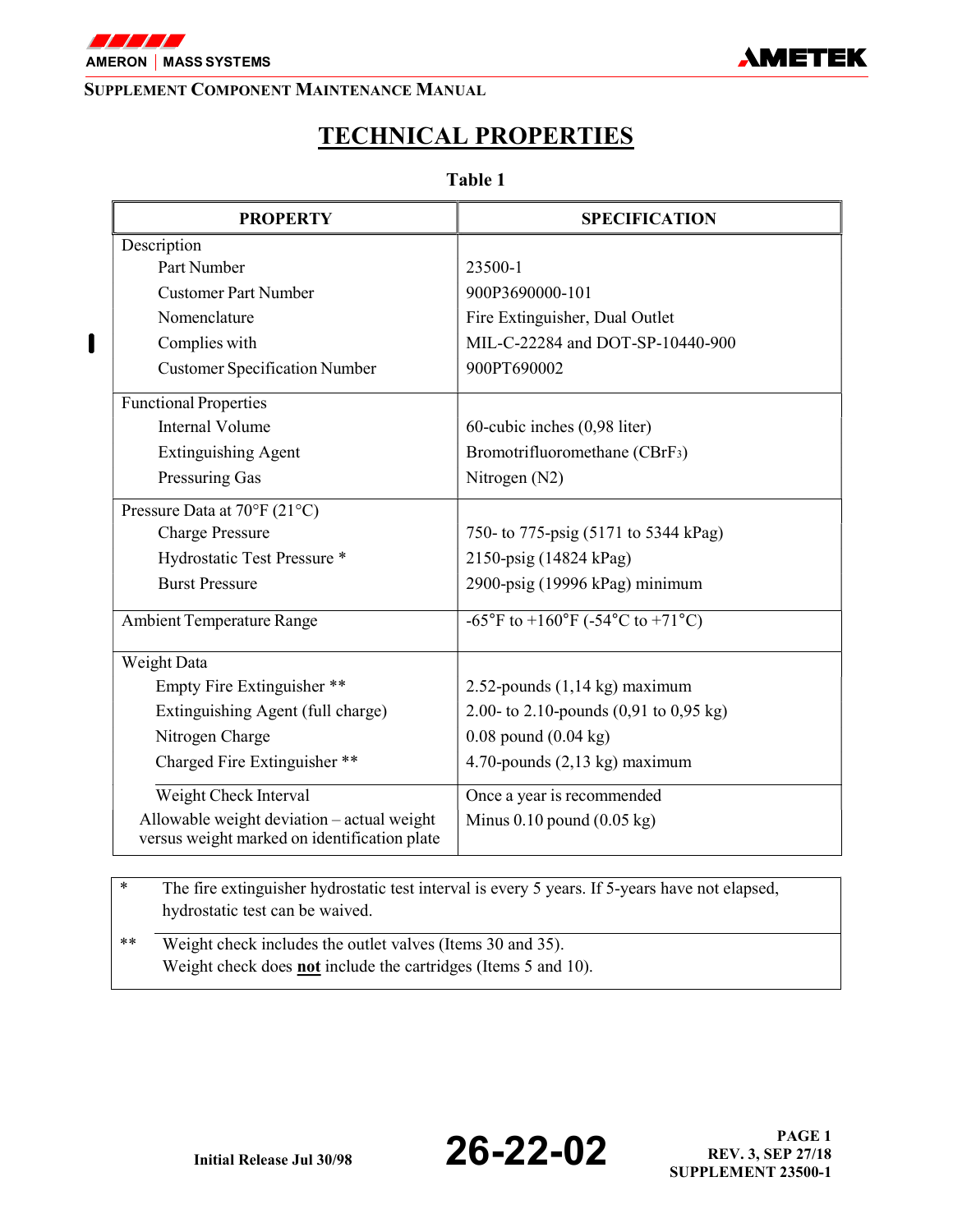

 $\mathbf{I}$ 

# SUPPLEMENT COMPONENT MAINTENANCE MANUAL

| <b>PROPERTY</b>                           | <b>SPECIFICATION</b>                                                                                |
|-------------------------------------------|-----------------------------------------------------------------------------------------------------|
| Cartridge Data                            |                                                                                                     |
| Voltage                                   | 16 to 30 VDC                                                                                        |
| Current Rating – All-Fire                 | 3.5 Amperes                                                                                         |
| No-Fire                                   | 1.0 Ampere, 1.0 Watt for five-minutes maximum                                                       |
| <b>Test Current</b>                       | 0.02 Ampere maximum continuous                                                                      |
| <b>Bridgewire Resistance</b>              | $0.9 -$ to 1.1-Ohm                                                                                  |
| Electrical Connector, 3 Pin, Mates with   | MS38999/26MA98SN (primary – red stripe)<br>MS38999/26MA98SA (secondary – blue stripe)               |
| Maximum Life - Service and Storage        | 10-years                                                                                            |
| Classification                            | 1.4s, UN0323 (both cartridges)                                                                      |
| Torque<br>Lockwire Size                   | 90 to 100 inch-pounds $(10,2 \text{ to } 11,3 \text{ N}\cdot\text{m})$<br>$0.032$ inch $(0, 81$ mm) |
| Pressure Gauge Data                       |                                                                                                     |
| Pressure Range                            | 0-to 1500-psig, 100-psi increments                                                                  |
|                                           | $(0 to 10342 kPag, 689.5 kPag increments)$                                                          |
| Accuracy at 600 psig                      | $\pm 20$ -psig ( $\pm 137,9$ kPag)                                                                  |
| Accuracy Remainder of Scale               | $\pm 60$ -psig ( $\pm 413,7$ kPag)                                                                  |
| <b>Voltage Rating</b>                     | 17- to 30-VDC                                                                                       |
| <b>Current Rating</b>                     | 4.0-amperes resistance at 28-VDC                                                                    |
| <b>Switch Closing-Increasing Pressure</b> | 450-psig (3103 kPag) maximum                                                                        |
| <b>Switch Opening-Decreasing Pressure</b> | 200±100 psig (1379±690 kPag)                                                                        |
| <b>Connector Pins</b>                     | $N.C. = Pins C to B / Open = C to A$                                                                |
| Electrical Connector, Mates with          | MS38999/26MA98SB                                                                                    |
| Orientation to Horizontal Centerline      | Parallel within $\pm$ 10-degrees                                                                    |
| <b>Outlet Disc Data</b>                   |                                                                                                     |
| ID Length                                 | 0.255- to 0.265-inch $(6,48 \text{ to } 6,73 \text{ mm})$                                           |
| <b>Flange Thickness</b>                   | 0.095- to 0.105-inch $(2,41$ to 2,67 mm)                                                            |
| Filler with burst disc data               |                                                                                                     |
| Flange thickness                          | 0.045- to 0.055-inch $(1,14$ to 1,40 mm)                                                            |
| <b>Thread Size</b>                        | MS33514G4                                                                                           |
| Outlet Valve Assembly Data                |                                                                                                     |
| <b>Thread Size</b>                        | MS33656G12 (3 typical – STD and BY-PASS)                                                            |
|                                           | 25 to 30 foot-pounds (33,9 to 40,7 N.m)                                                             |
| Torque                                    |                                                                                                     |

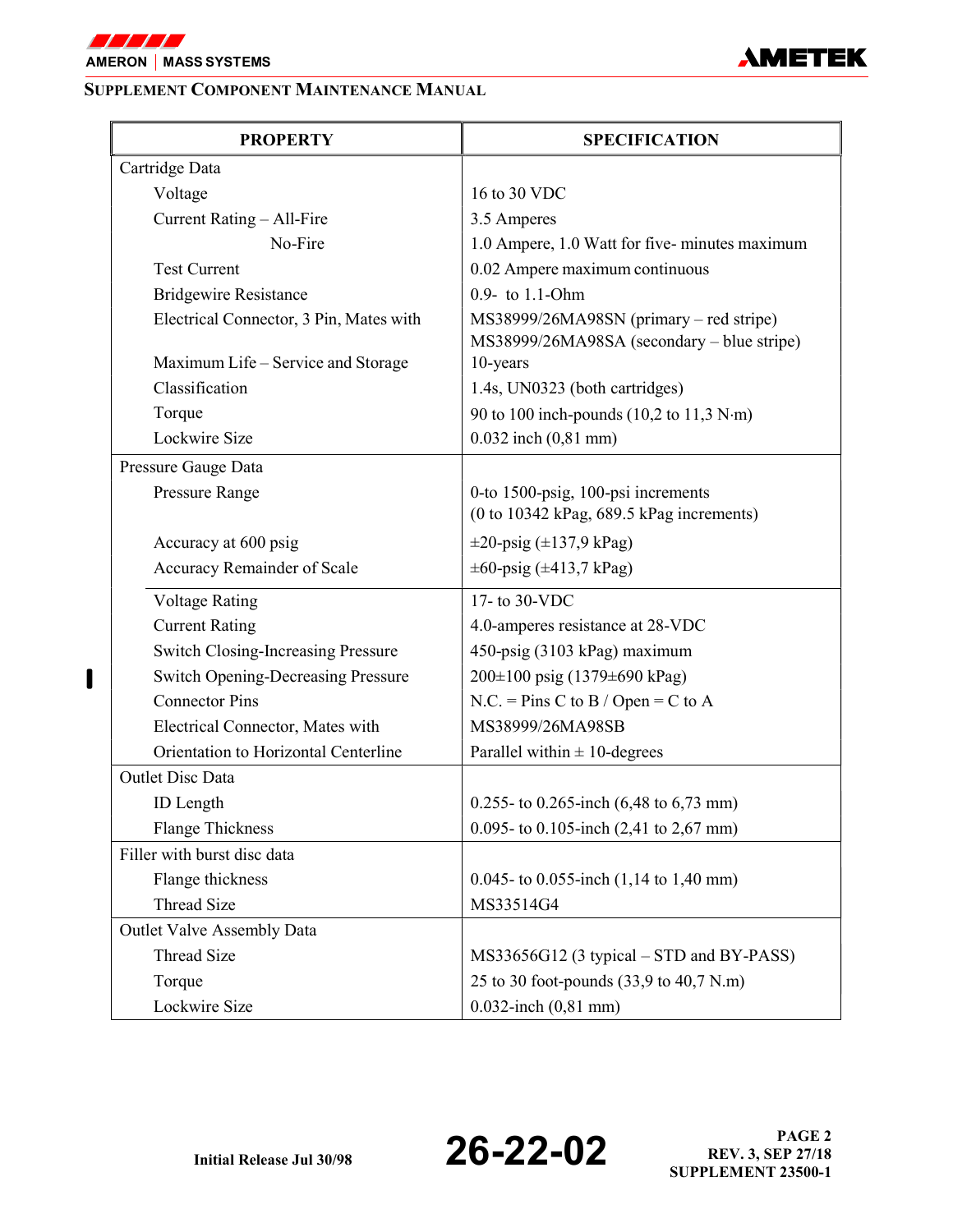

# AMERON | MASS SYSTEMS<br>SUPPLEMENT COMPONENT MAINTENANCE MANUAL<br>ASSEMBLY (INCLUDING STORAGE) ASSEMBLY (INCLUDING STORAGE)

The Nitrogen gas charge pressure for the actual temperature of the fire extinguisher is listed in Table 701.

# Pressure versus Temperature Fill Chart Table 701

| <b>TEMP</b>  | 750- to 775-PSIG  |                   | <b>TEMP</b> |                 |                    | 5171 TO 5344 KPAG<br>at $21,1$ <sup>o</sup> C |  |  |
|--------------|-------------------|-------------------|-------------|-----------------|--------------------|-----------------------------------------------|--|--|
| $\mathbf{P}$ | at $70^{\circ}$ F |                   |             | $\rm ^{\circ}C$ |                    |                                               |  |  |
| 60           | <b>MIN</b><br>710 | <b>MAX</b><br>735 |             | 15,6            | <b>MIN</b><br>4896 | <b>MAX</b><br>5068                            |  |  |
|              |                   |                   |             |                 |                    |                                               |  |  |
| 62           | 718               | 743               |             | 16,6            | 4951               | 5123                                          |  |  |
| 64           | 726               | 751               |             | 17,8            | 5006               | 5178                                          |  |  |
| 66           | 734               | 759               |             | 18,9            | 5161               | 5233                                          |  |  |
| 68           | 742               | 767               |             | 20,0            | 5116               | 5289                                          |  |  |
| 70           | 750               | 775               |             | 21,1            | 5171               | 5344                                          |  |  |
| 72           | 758               | 783               |             | 22,2            | 5226               | 5399                                          |  |  |
| 74           | 766               | 791               |             | 23,3            | 5282               | 5454                                          |  |  |
| 76           | 775               | 800               |             | 24,4            | 5344               | 5516                                          |  |  |
| 78           | 784               | 809               |             | 25,6            | 5406               | 5578                                          |  |  |
| 80           | 793               | 818               |             | 26,7            | 5468               | 5640                                          |  |  |
| 82           | 802               | 827               |             | 27,7            | 5530               | 5702                                          |  |  |
| 84           | 811               | 836               |             | 28,8            | 5592               | 5764                                          |  |  |
| 86           | 820               | 845               |             | 30,0            | 5826               | 5826                                          |  |  |
| 88           | 830               | 855               |             | 31,1            | 5723               | 5895                                          |  |  |
| 90           | 840               | 865               |             | 32,2            | 5792               | 5964                                          |  |  |
| 92           | 850               | 875               |             | 33,3            | 5861               | 6033                                          |  |  |
| 94           | 860               | 885               |             | 34,4            | 5930               | 6102                                          |  |  |
| 96           | 870               | 895               |             | 35,5            | 5999               | 6171                                          |  |  |
| 98           | 880               | 905               |             | 36,6            | 6168               | 6240                                          |  |  |
| 100          | 891               | 916               |             | 37,7            | 6144               | 6316                                          |  |  |
| 102          | 902               | 927               |             | 38,8            | 6219               | 6392                                          |  |  |
| 104          | 913               | 938               |             | 40,0            | 6295               | 6768                                          |  |  |
| 106          | 925               | 950               |             | 41,1            | 6378               | 6550                                          |  |  |
| 108          | 937               | 962               |             | 42,2            | 6461               | 6633                                          |  |  |
| 110          | 949               | 974               |             | 43,3            | 6543               | 6716                                          |  |  |

Initial Release Jul 30/98 26-22-02 PAGE 701/702 REV. 3, SEP 27/18 SUPPLEMENT 23500-1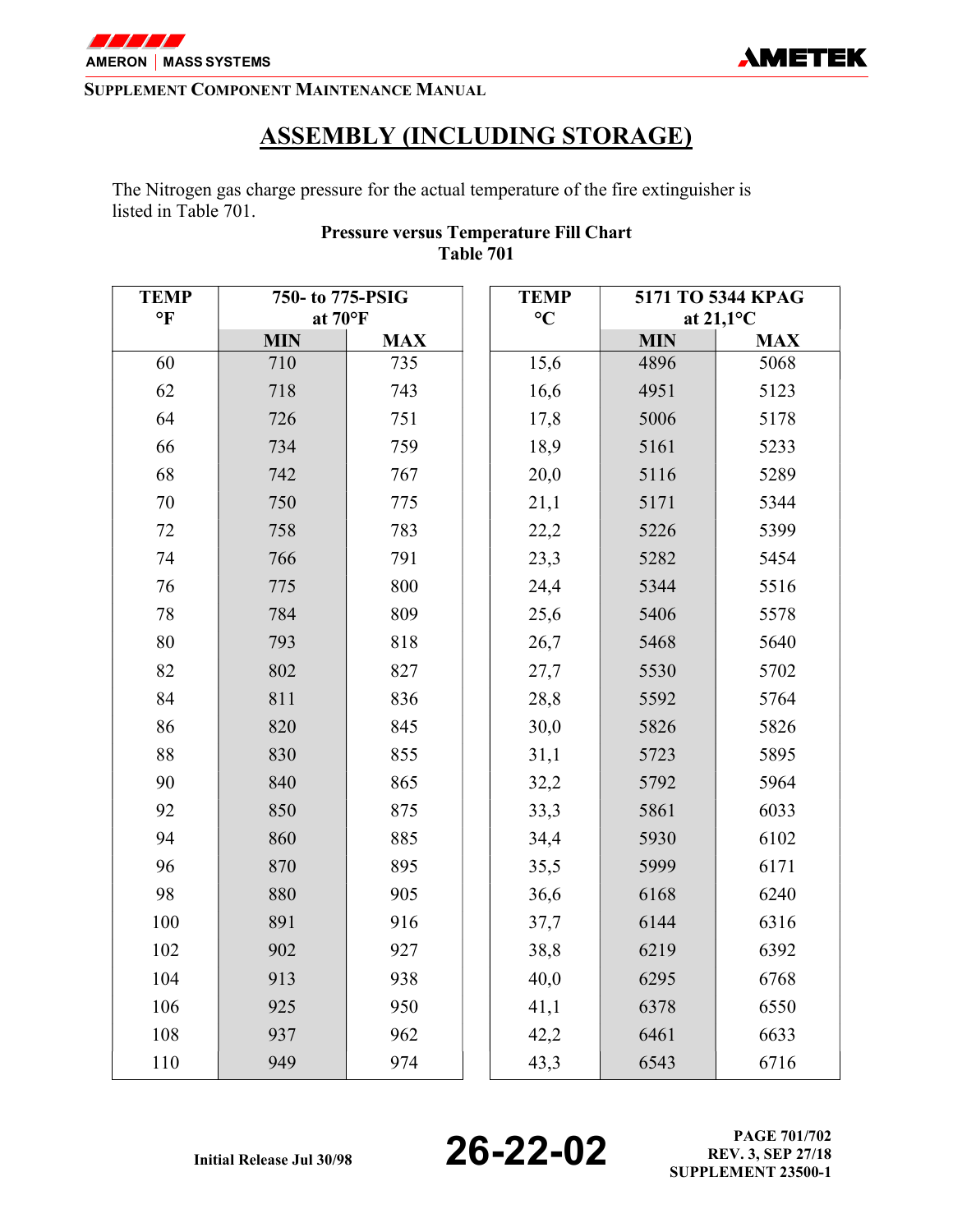

# AMERON | MASS SYSTEMS<br>SUPPLEMENT COMPONENT MAINTENANCE MANUAL<br>SPECIAL TOOLS, FIXTURES, AND EQUIPME SPECIAL TOOLS, FIXTURES, AND EQUIPMENT

Special tools, fixtures, and test equipment required for maintenance of the fire extinguishers are listed in Table 901. Equivalent items may be substituted.

| <b>NOMENCLATURE</b>                             | <b>PART OR</b><br><b>SPECIFICATION</b><br><b>NUMBER</b> | <b>SOURCE (CAGE)</b>                             |
|-------------------------------------------------|---------------------------------------------------------|--------------------------------------------------|
| Cap, Hydrostatic Test, Discharge<br><b>Boss</b> | $91021 - 1$                                             | AMETEK Ameron, LLC d/b/a<br>MASS Systems (0FRR4) |
| Charging Fixture                                | 23540-1                                                 |                                                  |
| Cradle                                          | 91033-60                                                |                                                  |
| Discharge Tool                                  | 91097-1                                                 |                                                  |
| Outlet Safety Cap                               | 27319-1                                                 |                                                  |
| Resurfacing Tool, Discharge Boss                | 91044-1                                                 |                                                  |
| Resurfacing Tool, Fill Boss                     | 91045-1                                                 |                                                  |
| Safety Chamber, Cartridge                       | 91035-1                                                 |                                                  |
| <b>Welding Fixture</b>                          | 91100-1                                                 | AMETEK Ameron, LLC d/b/a<br>MASS Systems (0FRR4) |

# Special Tools, Fixtures, and Equipment Table 901

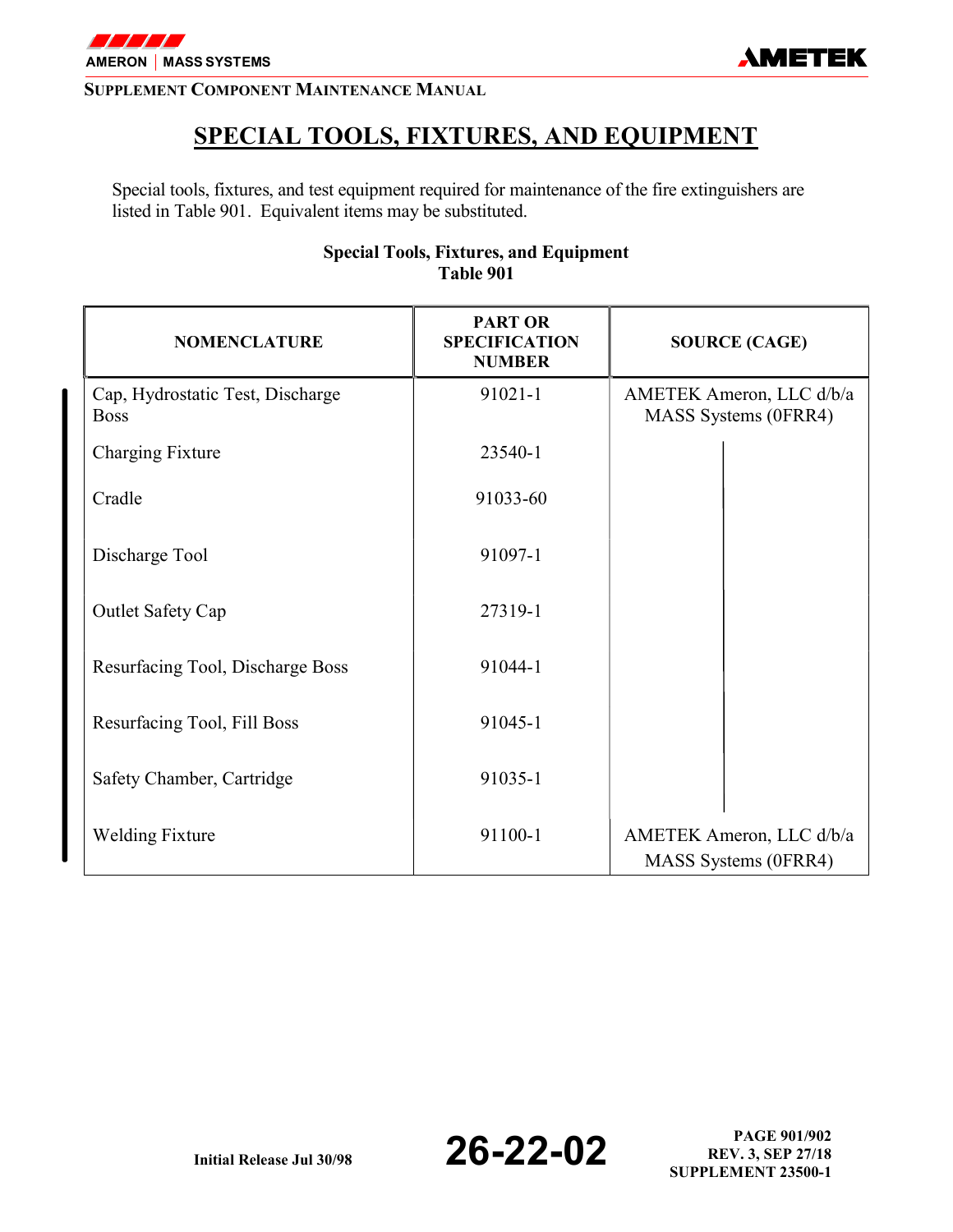

# **AMETEK**

# THIS PAGE INTENTIONALLY LEFT BLANK



REV. 3, SEP 27/18 SUPPLEMENT 23500-1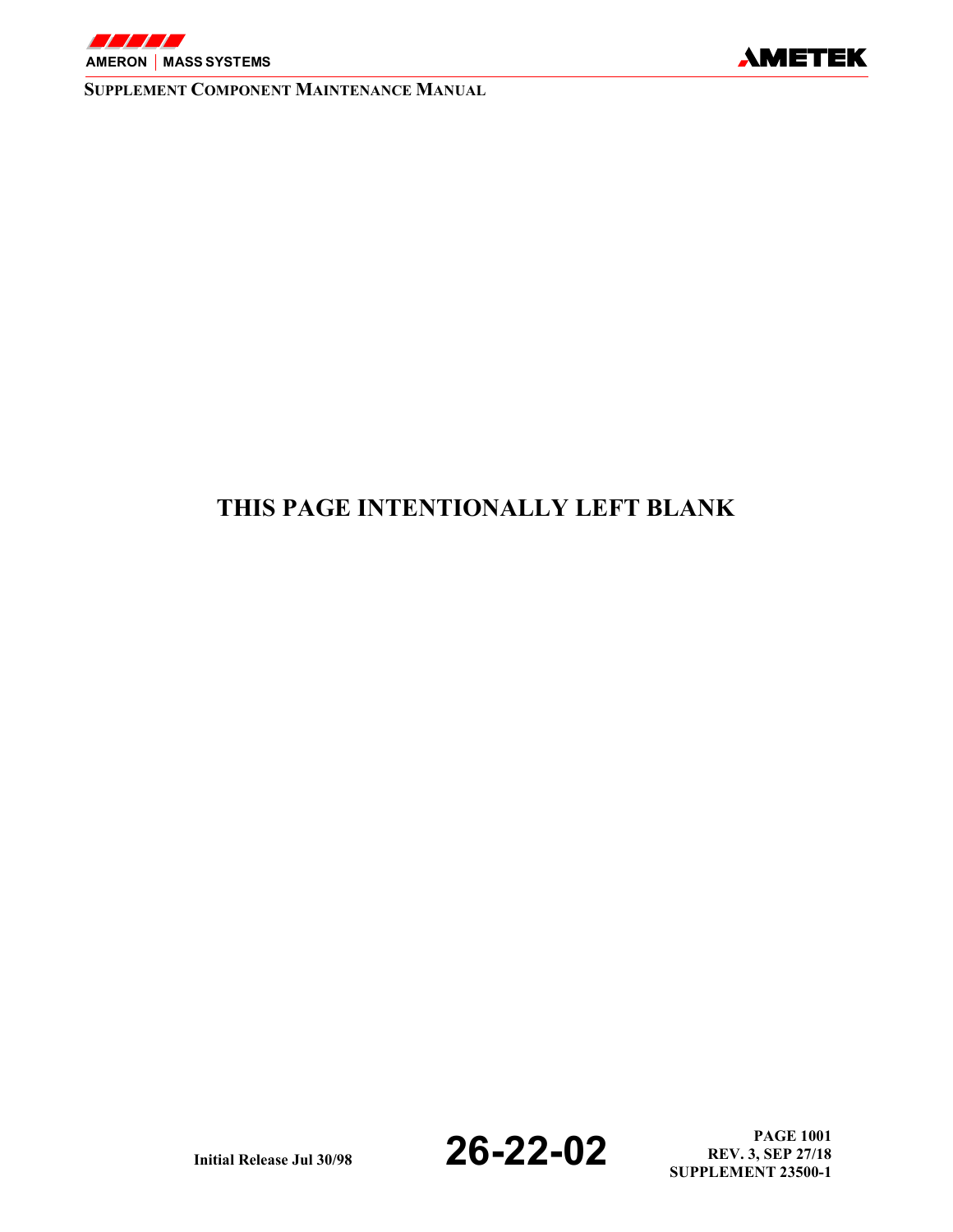

# ILLUSTRATED PARTS LIST



### IPL FIGURE 1. FIRE EXTINGUISHER EXPLODED VIEW